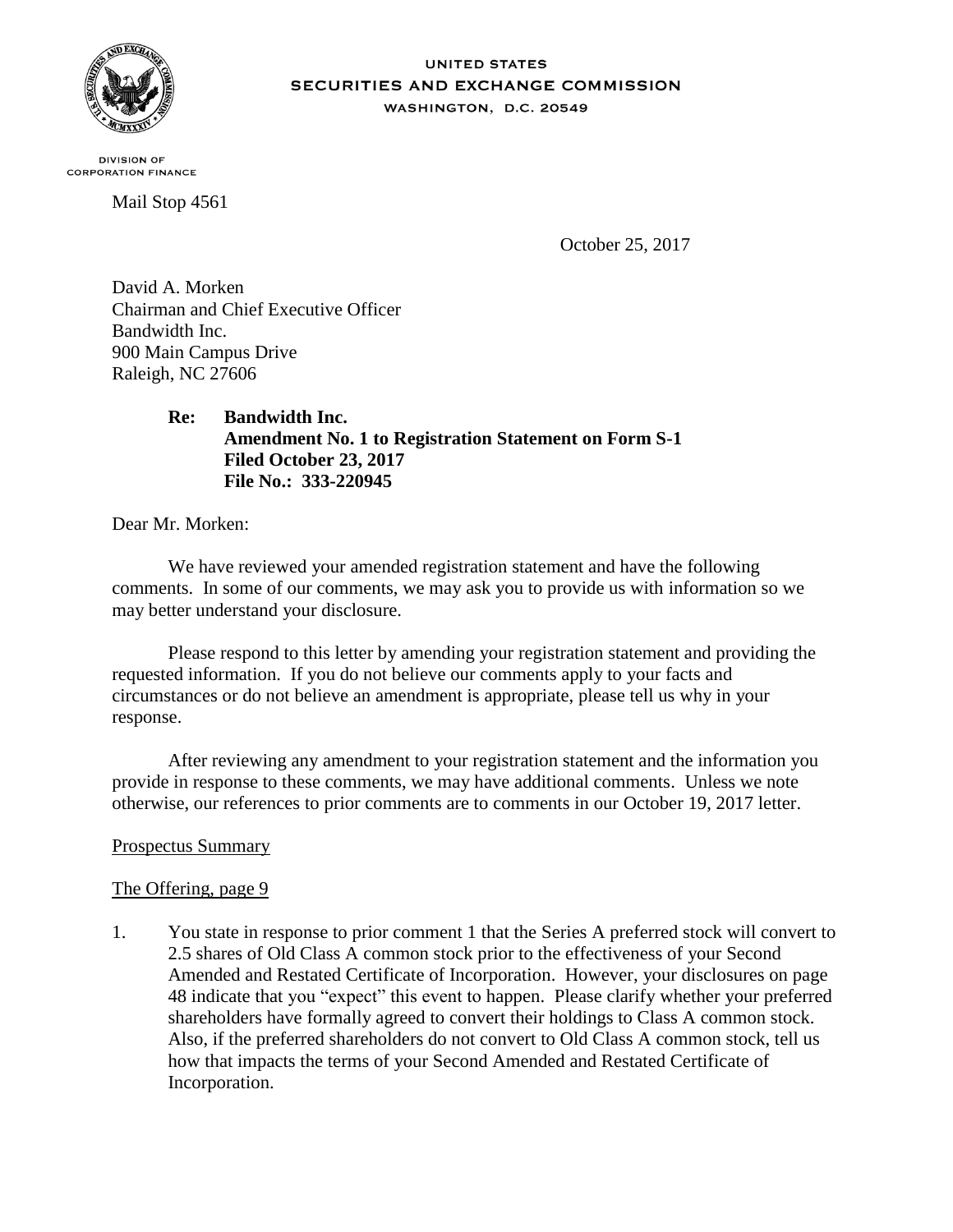David A. Morken Bandwidth Inc. October 25, 2017 Page 2

- 2. We have reviewed your response to prior comments 1 and 2. Please tell us the basis for your statement that you expect Carmichael Investment Partners LLC to distribute the Class B common stock to its limited partners. Tell us whether there are agreements in place that ensure this will happen. If not, please clarify your disclosures that you expect a sufficient number of shares of Class B common stock will be converted into Class A common stock in order for you to become a controlled company.
- 3. Further, it appears that a substantial percentage of the Class B common stock is held by holders who are subject to lockup agreements that prevent them from converting their shares of Class B common stock to Class A common stock. Please tell us the basis for your statement that you expect Mr. Morken to become your controlling shareholder in light of these limitations.
- 4. You state that the holders of the Class B common stock are not required to convert their shares of Class B common stock to Class A common stock. Please add disclosure to the cover page that these holders are not required to convert their shares of Class B common stock to Class A common stock and there can be no assurance that they will convert their shares or advise.

## Management's Discussion and Analysis of Financial Condition and Results of Operations

## Key Performance Indicators, page 64

5. In your response to prior comment 5 you state that the company's Chief Operating Decision Maker assesses performance primarily based on revenue and gross profit rather than usage metrics when reviewing the company's operating performance or making business decisions. Please clarify for us whether management uses usage metrics in managing the business. If so, tell us why you believe usage metrics would not be key indicators of the company's operating performance considering the majority of your CPaaS revenues are based on usage. Refer to Item 303(a)(3) of Regulation S-K and Section III.B.1 of SEC Release No. 33-8350.